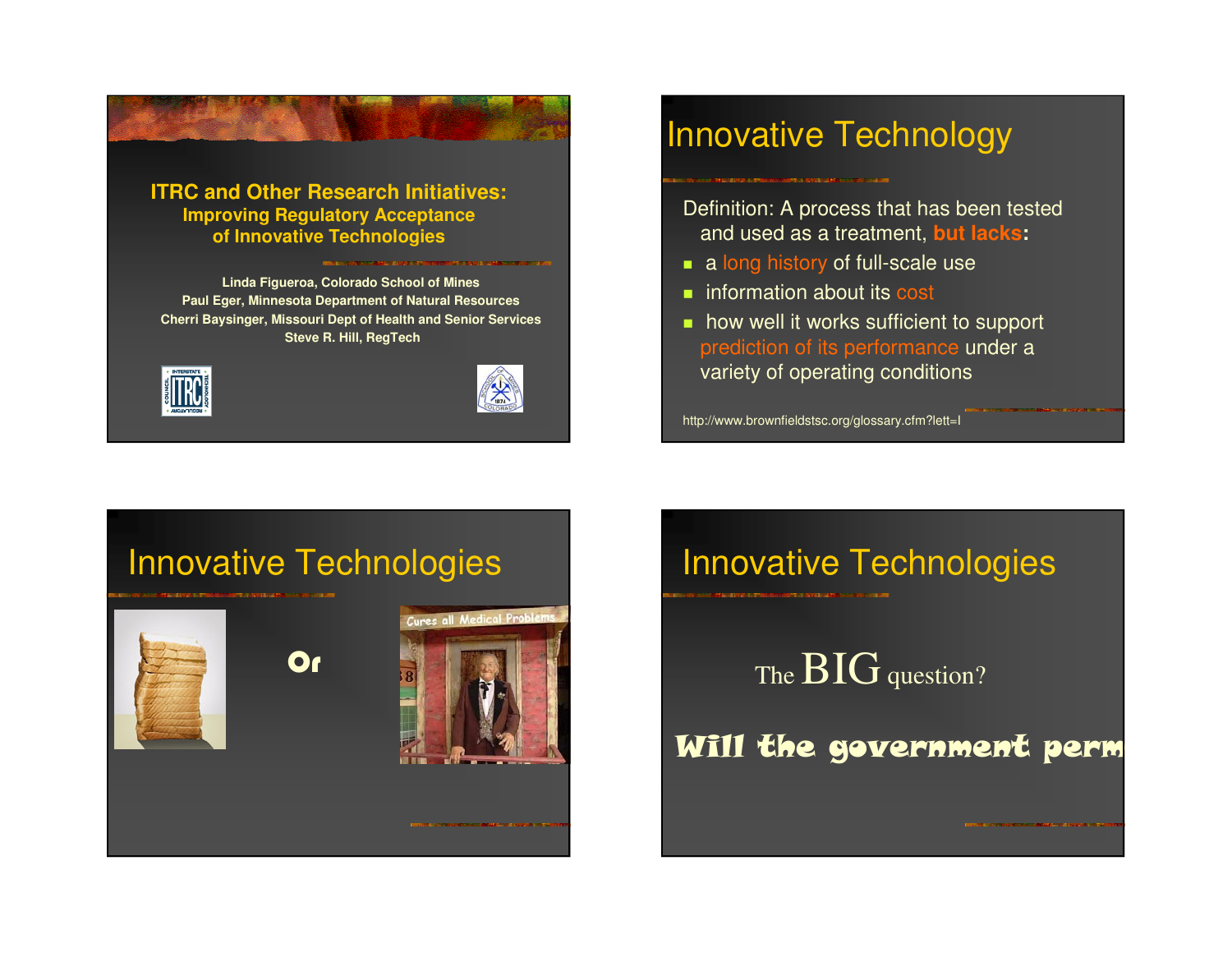## **Overview**

- **Innovative Treatment Technologies**
- **Challenges** 
	- **Regulatory**
	- **Unbiased Information**
	- Technological

## Innovative Technology Examples for Mining Influenced Water

**Categories** ■ Biological ■ Chemical ■ Physical

## BioTechnology Examples

- **Processes driven by microbial catalysts** 
	- Oil Emulsion
	- Biological Sulphate Reduction/Sulfide Production
	- **Electrobiochemistry**

## Chemical Technology Examples

- **Processes driven by chemical interactions** 
	- Pulsed Limestone Bed
	- Iron (ZVI/Ferrite/Magnetite)
	- Electrowinning
	- **Electrocoagulation**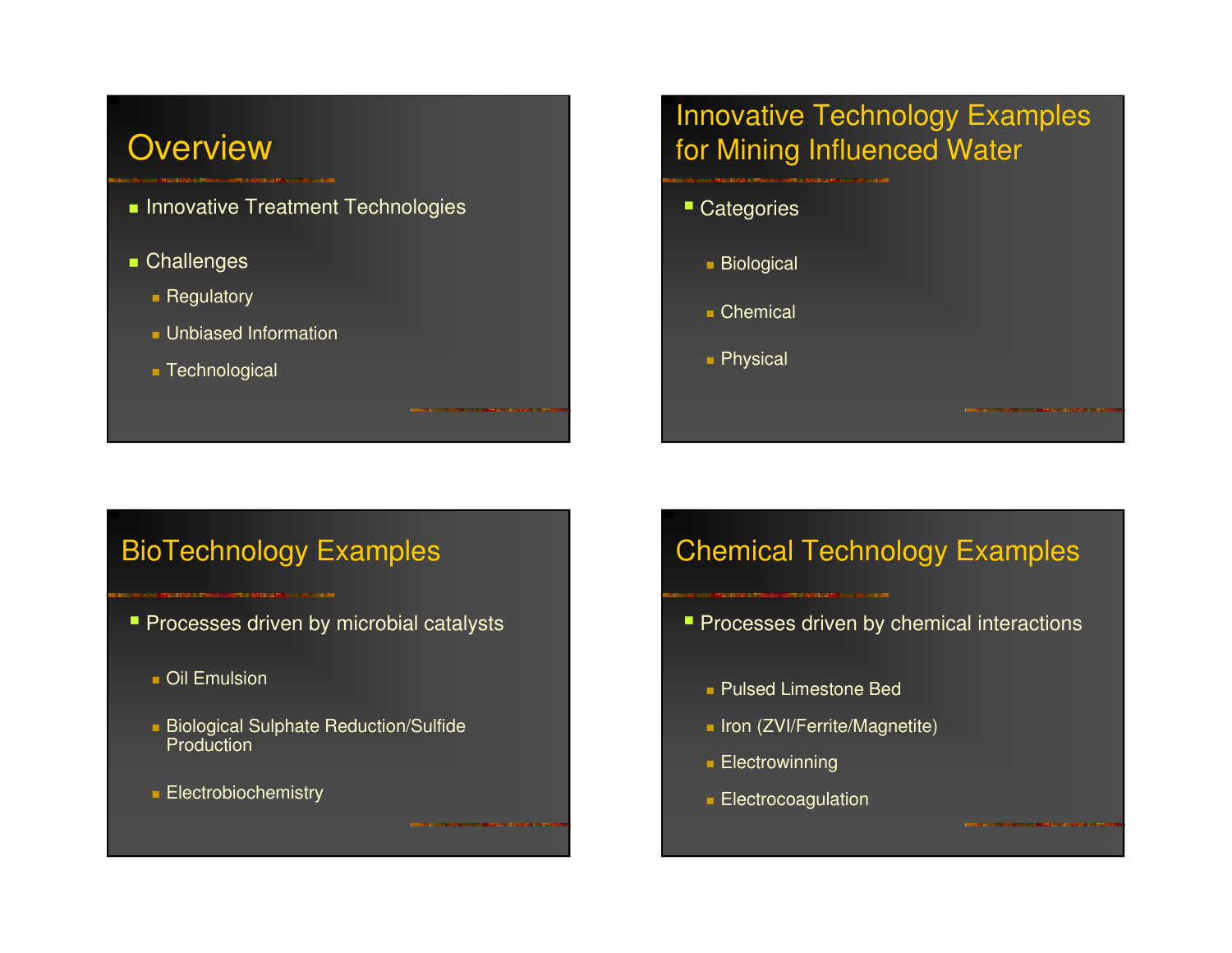## Physical Technology Examples

- **Processes driven by physical interactions** 
	- **Reverse Osmosis**
	- **Nanofiltration**
	- Ceramic membranes

## **Challenges**

- **-** Regulatory
- **Unbiased Information**
- **Technological**

## Challenges: Regulatory

- Regulatory barriers
- **Technology guidance**
- Lack of Good Samaritan Law

#### Addressing Regulatory Barriers and Technology Guidance ITRC–Interstate Technology & Regulatory Council

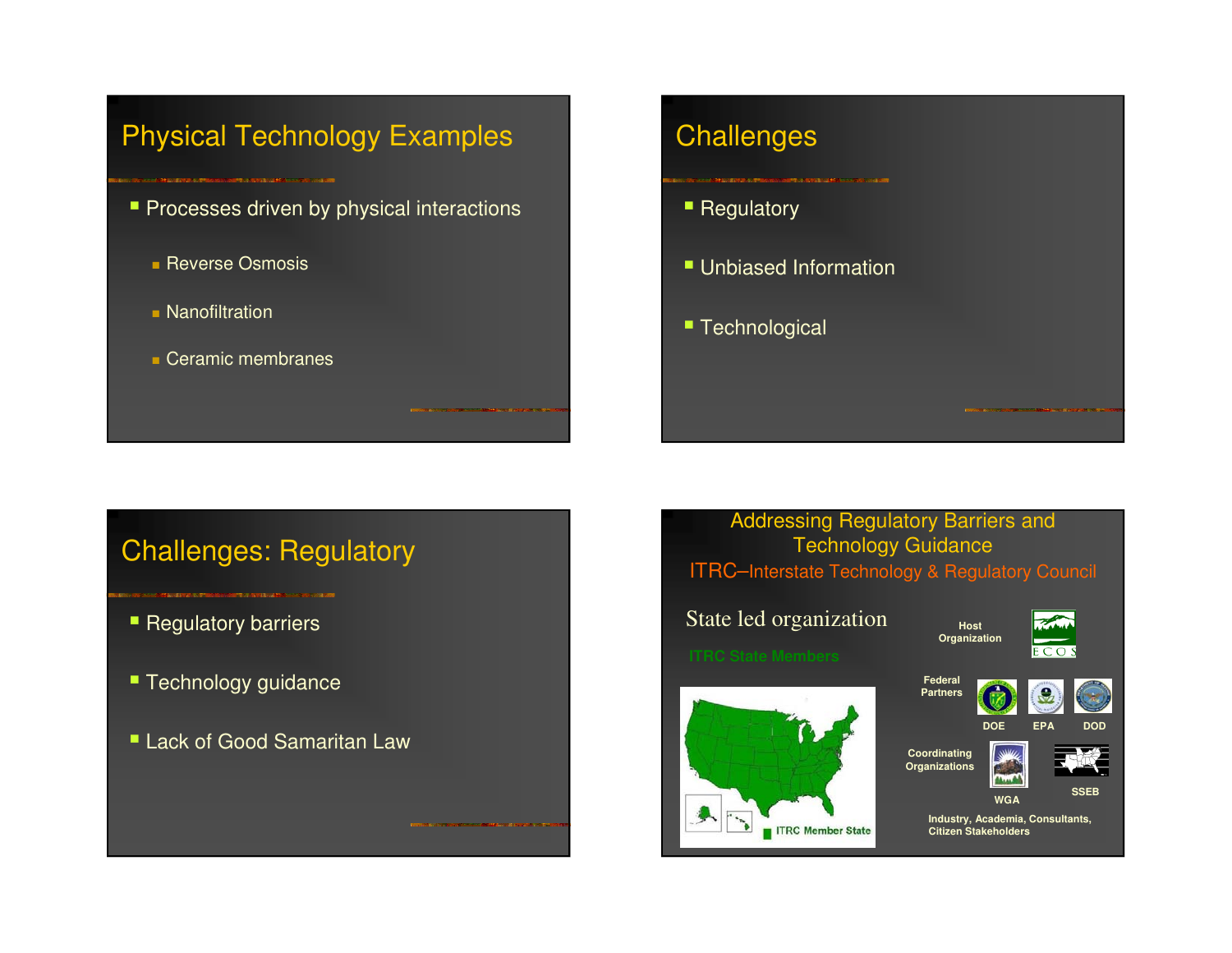# Why ITRC?

#### **Large cleanups required at Department of Defense** and Energy sites

- **Conventional technologies were too expensive**
- **Innovative approaches were needed**
- Common problems at sites throughout the country
- Once proven a method to streamline acceptance was needed
	- "Don't reinvent the wheel"
- **IFRC started in 1995**

# Goals

- **Increase state acceptance of innovative** technologies
- **Streamline state permitting processes**



## Goals

#### **Achieve better environmental protection** through innovative technologies

- **I** Identify and remove technical or regulatory barriers to the use of innovative technologies
- **Build confidence about using** innovative technologies



# ITRC Process

- Products
	- Case studies
		- Applications
	- Technology overview
		- Team evaluation
	- Guidance document
		- **Over 30 produced**
		- **Constructed Treatment Wetlands**
		- Phytotechnology
		- **Permeable Reactive Barriers**

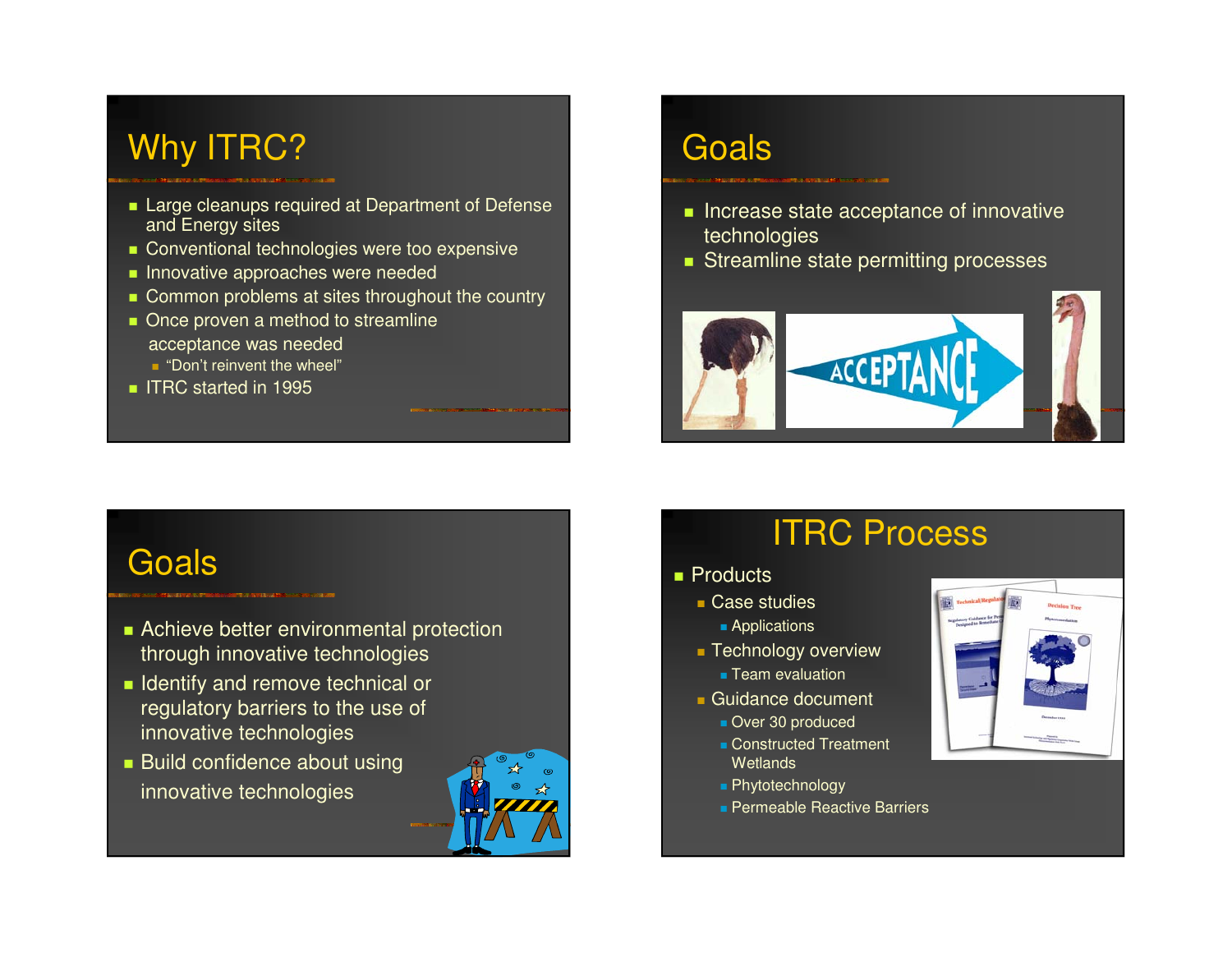

# **Mine Waste**

**A BURNING ISSUE** 



# Approach

- **I** identify and evaluate innovative & cost effective technologies
- **Example 2** evaluate regulatory programs to identify barriers
- **develop approaches to overcome** regulatory obstacles

## Interested States

- m. **Vermont - DEC**
- **Colorado – DPHE**
- ٠ **Pennsylvania - DEP**
- ×. **Maine - DEP**
- a. **Utah – DEQ**
- **South Carolina – DHEC** ×.
- a. **Oregon – DEP**
- ×. **California – Water Board**
- **Missouri – DHSS, DNR**
- **Oklahoma - DEQ**
- **Minnesota – DNR**
- **New Jersey – DEQ**
- **Alaska – DEC**
- **Michigan – Marquette County**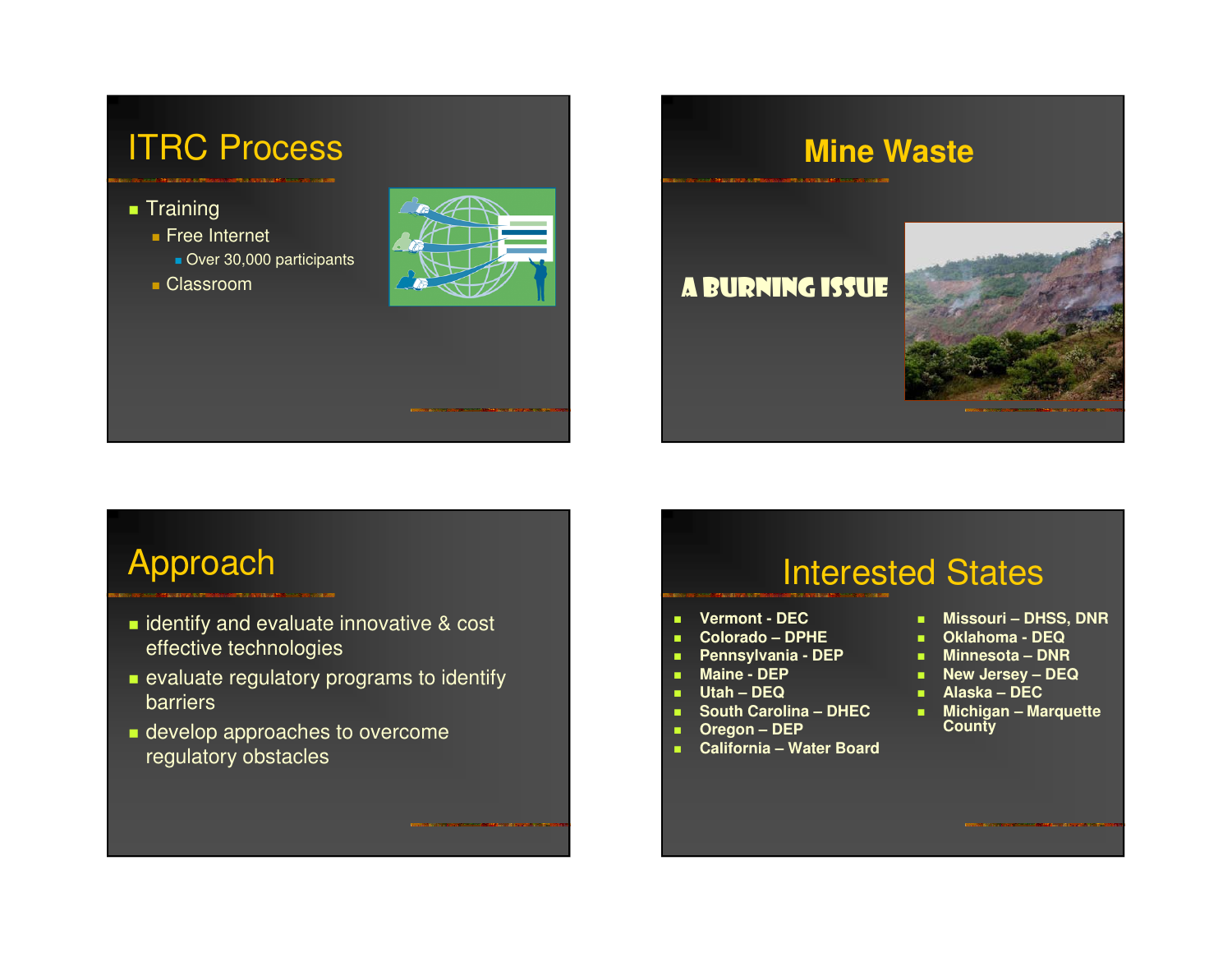## Federal, Industry and Community Interest

| <b>Private Sector</b>                                                                                                                                                            | <b>Federal agencies</b>                                                               | <b>Public Sector</b>                                                                                                                                                                         |
|----------------------------------------------------------------------------------------------------------------------------------------------------------------------------------|---------------------------------------------------------------------------------------|----------------------------------------------------------------------------------------------------------------------------------------------------------------------------------------------|
| <b>Freeport McMoran</b><br>Kennecott -<br>Ridgeway<br><b>JRW</b><br>Arcadis<br><b>ERM</b><br><b>Shaw Environmental</b><br>North Wind<br>Kleinfelder Inc.<br><b>TRC</b> Solutions | US EPA<br>US Fish and Wildlife<br>US Army Corp of<br>Engineers<br>Sandia National Lab | Academic<br>University of Georgia<br>Colorado School of<br>Mines<br>Penn State<br>Western Research Institute<br><b>Texas Engineering</b><br><b>Experiment Station</b><br>Public stakeholders |
|                                                                                                                                                                                  |                                                                                       |                                                                                                                                                                                              |

# Cooperating Organizations

Work cooperatively to avoid duplication

- ADTI: Acid drainage technology initiative **Nemorandum of understanding**
- **INAP:** International network for acid prevention

## Status

**Prepared white paper** 

- **Described major issues**
- **Preliminary list of technologies**
- **Suggested priorities for future** guidance



# Major Issues

- **Mining influenced water** 
	- **Acidic and metal laden** drainages
	- **Long term treatment**
- **Nine, mill and smelter** waste



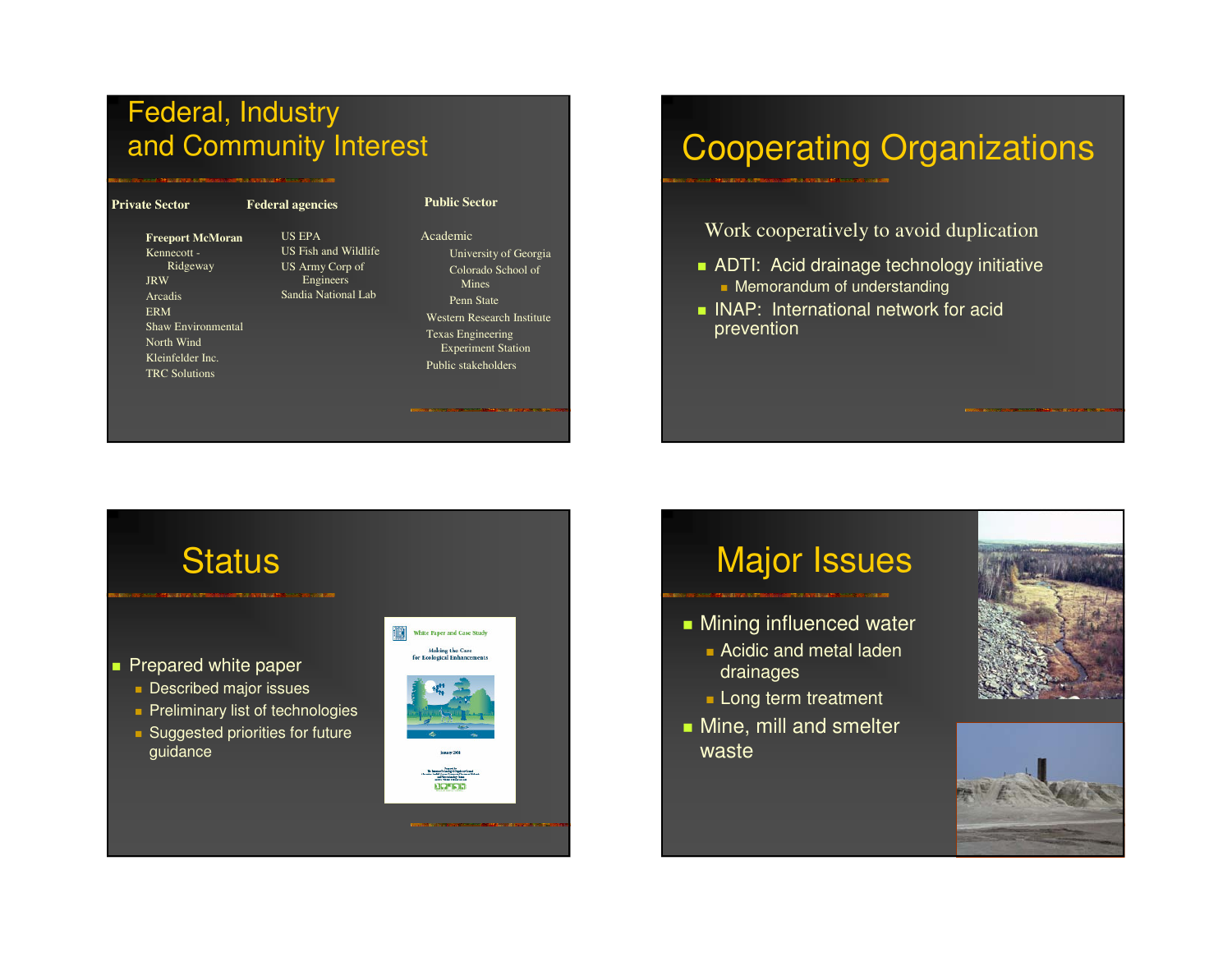

## Challenges: Unbiased Information

- **Open Advocates**
- **Stealth Advocates**
- The Good, the Bad and the Ugly

#### Challenge: Information Needs

- Long-term History
- Capital, Operation and Maintenance Costs
- **Deration and Maintenance Activities**
- **Design details**
- **Performance details**

## Challenges: Logistics of Database

**Natural leaders** 

 ADTI  $\blacksquare$  INAP  $\blacksquare$  ITRC NMA

SME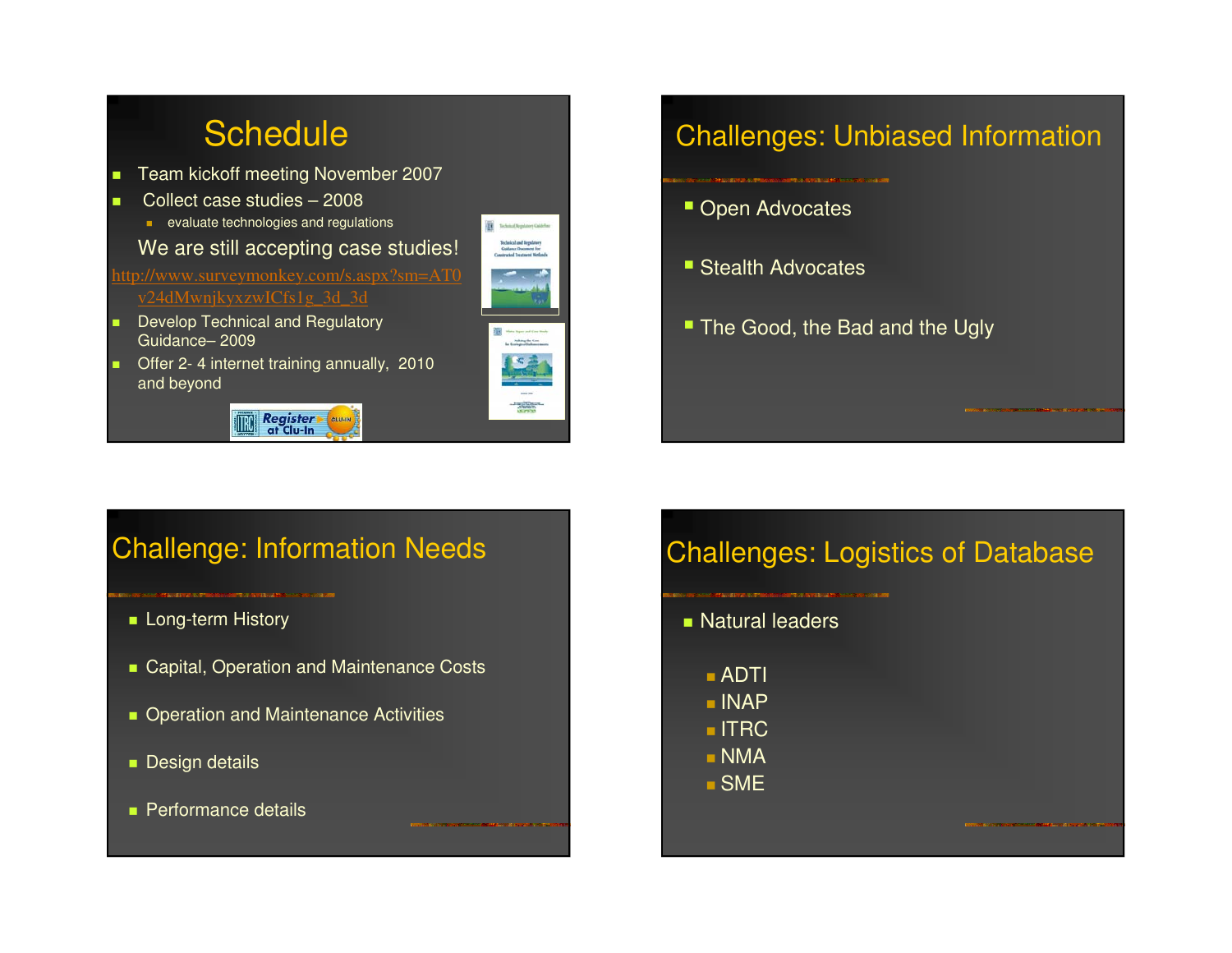## Challenges: Technological

- **Nano-particulates (1 to 100 nm)**
- **Assessment of biotechnologies**

## Challenges: Nano-particulates

Nano-particulates associate with biotechnology





Loose aggregate of

500 nm

Spear, J.R. L.A. Figueroa and B.D. Honeyman 1999 Env. Sci. Technol.

## Challenges: Nano-particulates

**Nano-particulates in sediment water extracts** 



Jackson, B.P., **Ranville, J.F**., Bertsch, P.M., and Sowder, A. 2005. Env. Sci. Technol.

## Challenges: Nano-particulates

- **Process integration of known removal** mechanisms
	- **Sorption**
	- **Aggregation**
	- **Filtration**
	- **Sedimentation**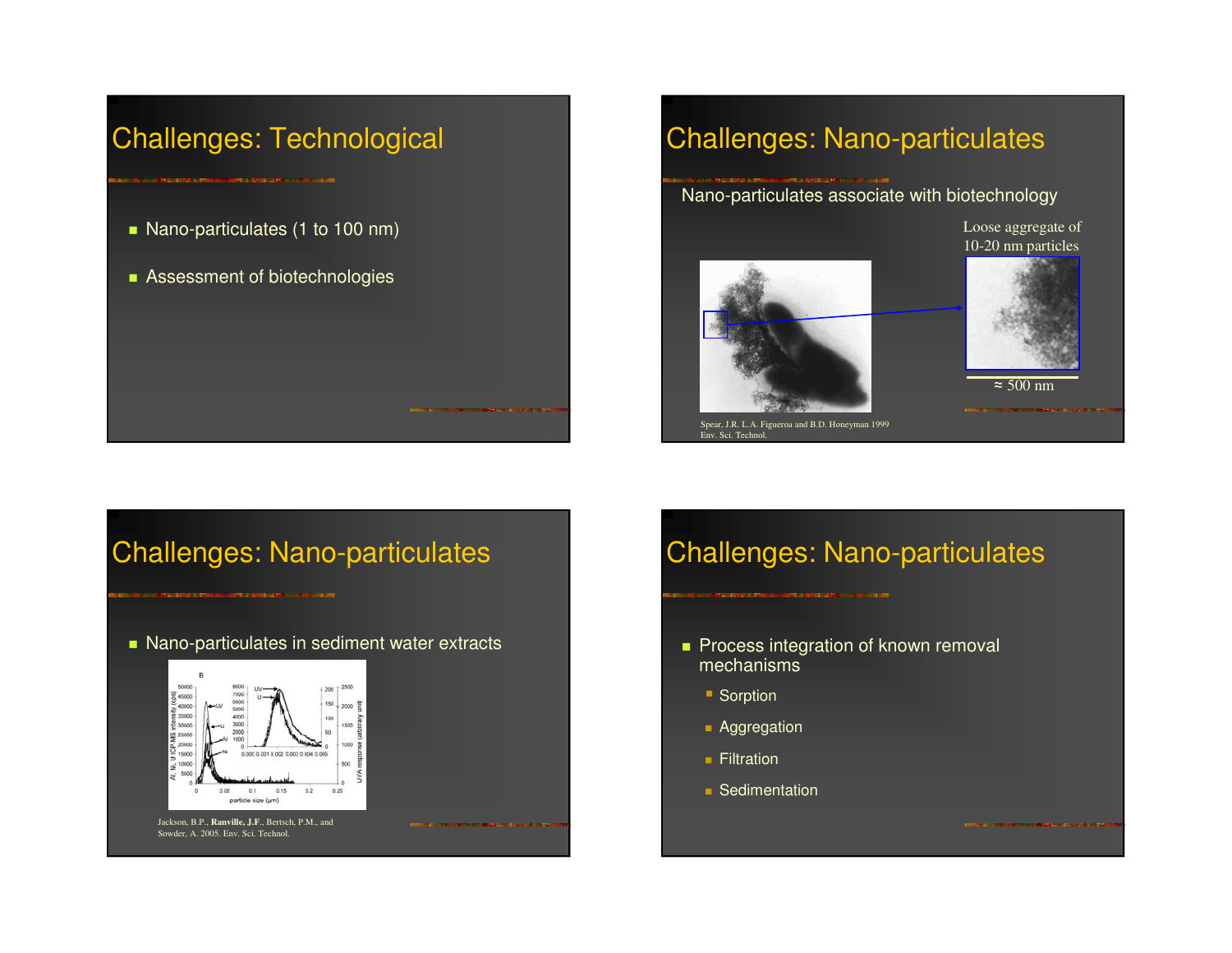#### Challenges: Biotechnology assessment

- **Assessment of biotechnologies** 
	- **Characterization of microbial community structure** 
		- DNA
		- RNA
		- Enzymes
	- **Tracking substrate consumption**

#### Challenges: Biotechnology assessment

- **Tracking substrate consumption** (extent and rate)
	- **Liquid phase substrates**



- **Solid phase substrates** 
	- **-** Substrate collection
	- Substrate analysis

#### Challenges: Tracking solid phase substrate consumption

#### ■ Solid phase substrate examples











#### Challenges: Tracking solid phase substrate consumption

■ Measurement of solid phase substrate composition in biochemical reactors using operationally definitions based on hot water and acid solubility